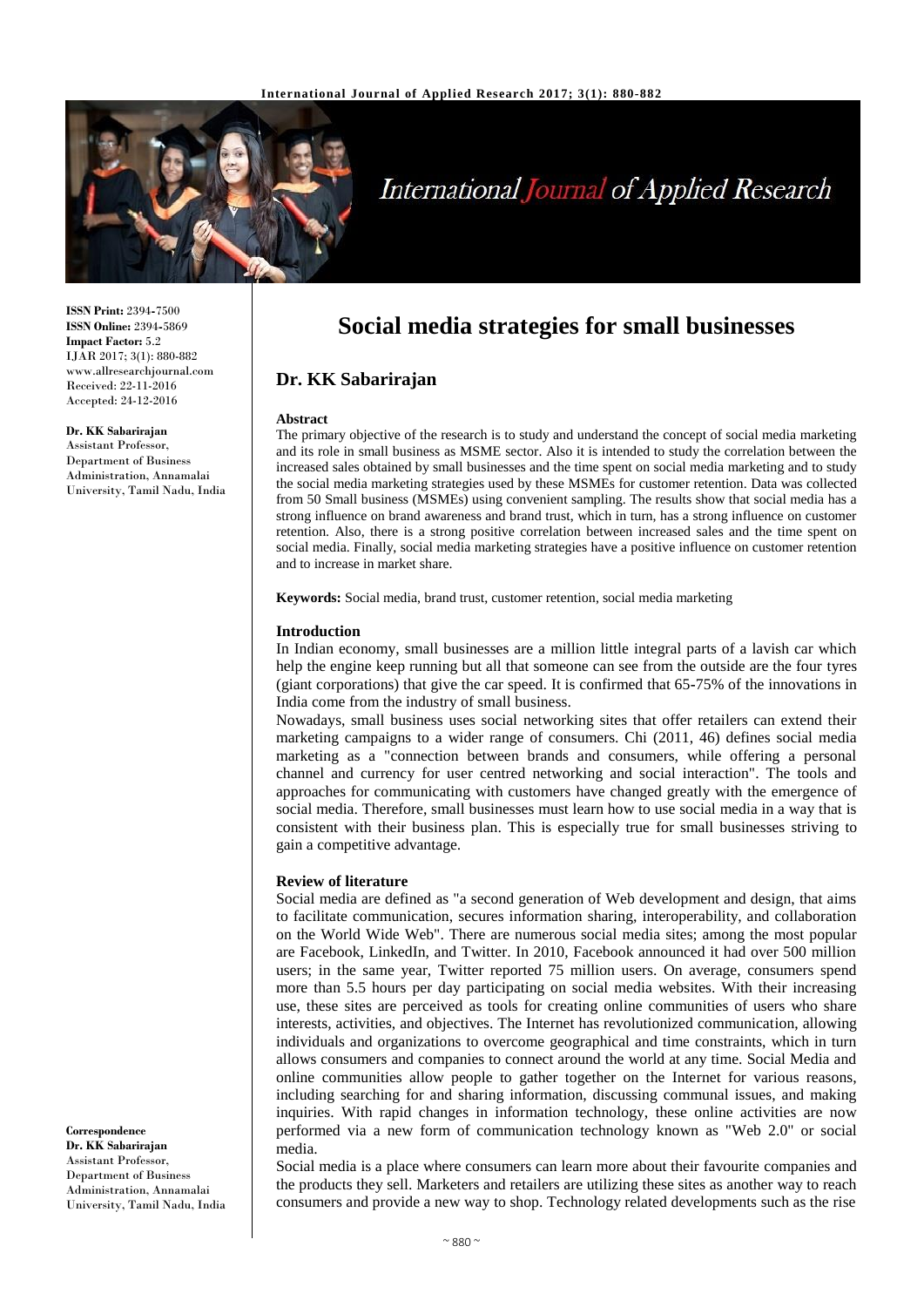of powerful search engines, advanced mobile devices and interfaces, peer**-**to**-**peer communication vehicles, and online social networks have extended marketers' ability to reach shoppers through new touch points.

#### **Research methodology**

This research investigates small businesses using social media for customer retention. The companies selected were jewellery, handicrafts and food products. Many of these businesses have using various social media pages and have various promotion strategies in order to encourage consumer participation. Convenient sampling method is used to study the social media marketing strategies used by Small business (MSMEs) for customer retention. The research uses both primary and secondary data. Secondary data is collected from journals, articles, publications in renowned Journals & Books and Social Media industry reports. Previous researches articles of various authors were also reviewed. Primary data has collected through questionnaires in order to examine the research questions. Data collected through survey method done through well structures questionnaire with small business owners. The target population is those who using social media marketing in small businesses. The sample size has been taken to be around 50 small businesses (MSMEs). Convenient Sampling technique is used to select 50 small businesses.

The data was collected between January 1 and April 30, 2015 in Thiruvallur district.

# **Objectives**

- 1. To study the relationship between the increased sales obtained by small businesses and the time spent on social media marketing
- 2. To study the social media marketing strategies used by small business for customer retention.

#### **Hypotheses**

H1: Brand trust has a positive influence on customer retention, market share.

H2: There is a correlation between the increased sales obtained by small businesses and the time spent on social media marketing.

# **Data analysis and interpretation**

The techniques used to analyse the collected data are Regression and correlation to know how social media marketing is related to brand trust and retention of customers. Karl Pearson's correlation coefficient is used to find the relationship between increased sales and time spent on social media marketing. Regression is used to show the influence of social media participation on customer retention and increased market share.

**Table 1:** The relationship between the increased sales obtained by small businesses and the time spent on social media marketing

| <b>Correlation</b>                   | <b>Increased sales</b>     |            |
|--------------------------------------|----------------------------|------------|
| Increased sales                      | <b>Pearson Correlation</b> |            |
|                                      | $Sig. (2-tailed)$          |            |
|                                      |                            | 100        |
| Time spent on social media marketing | Pearson Correlation        | $0.884***$ |
|                                      | $Sig. (2-tailed)$          | .000       |
|                                      |                            |            |

| <b>Model</b>                                                 | R                                                       |                    | <b>R</b> Square Adjusted R Square |                   | <b>Std. Error of the Estimate</b>                      |                          | Sig. |  |  |
|--------------------------------------------------------------|---------------------------------------------------------|--------------------|-----------------------------------|-------------------|--------------------------------------------------------|--------------------------|------|--|--|
|                                                              | .900 <sup>a</sup>                                       | .809               | .807                              | 37.770            |                                                        | 464.359.000 <sup>b</sup> |      |  |  |
| a. Predictors: (Constant), customer retention, market share. |                                                         |                    |                                   |                   |                                                        |                          |      |  |  |
| <b>Model</b>                                                 |                                                         |                    |                                   |                   | Un standardized Coefficients Standardized Coefficients | т                        |      |  |  |
|                                                              |                                                         |                    | в                                 | <b>Std. Error</b> | <b>Beta</b>                                            |                          | Sig. |  |  |
|                                                              |                                                         | (Constant)         | 6.062                             | 7.571             |                                                        | .801                     | .424 |  |  |
|                                                              |                                                         | Customer retention | 2.712                             | .206              | .399                                                   | 13.161                   | .000 |  |  |
|                                                              |                                                         | Market share       | 4.205                             | .296              | .484                                                   | 14.184                   | .000 |  |  |
|                                                              | a. Dependent Variable: customer retention, market share |                    |                                   |                   |                                                        |                          |      |  |  |

#### **Table 2:** Regression Model

# **Findings**

- 1. Facebook is the most popular social media, majority of the respondents were present on this platform followed by Instagram which had 83%, and 46% of the respondents were present on twitter which the marketers uses utmost followed by Blogs 29%, Youtube and LinkedIn at 24%.
- 2. More than 80% companies spend upto 6 hours every week on social media marketing.
- 3. Majority of the users on Facebook and Instagram have an average response time of 1**-**6 hours after receiving feedback in forms of comments, replies and likes.
- 4. Twitter has seen a faster response time by the companies to their followers on social media.
- 5. Afternoon 1**-**4 pm is the most popular time to post messages on social media platforms like facebook and

Instagram to ensure maximum reach. Evening 5**-**8 pm received highest number of responses for twitter.

6. More than 67% companies felt that at least 18% of overall marketing budget should be assigned to social media marketing.

# **Conclusion**

Small businesses recognised the importance of social media and used social media at least daily, with many making more than one update on social media per day. Participants appreciated the benefits of using social media for a various range of purposes other than sales or marketing. Some staff within in each business did not use social media for business purposes. Reasons identified for this included lack of time due to other work commitments and lack of familiarity with social media applications.